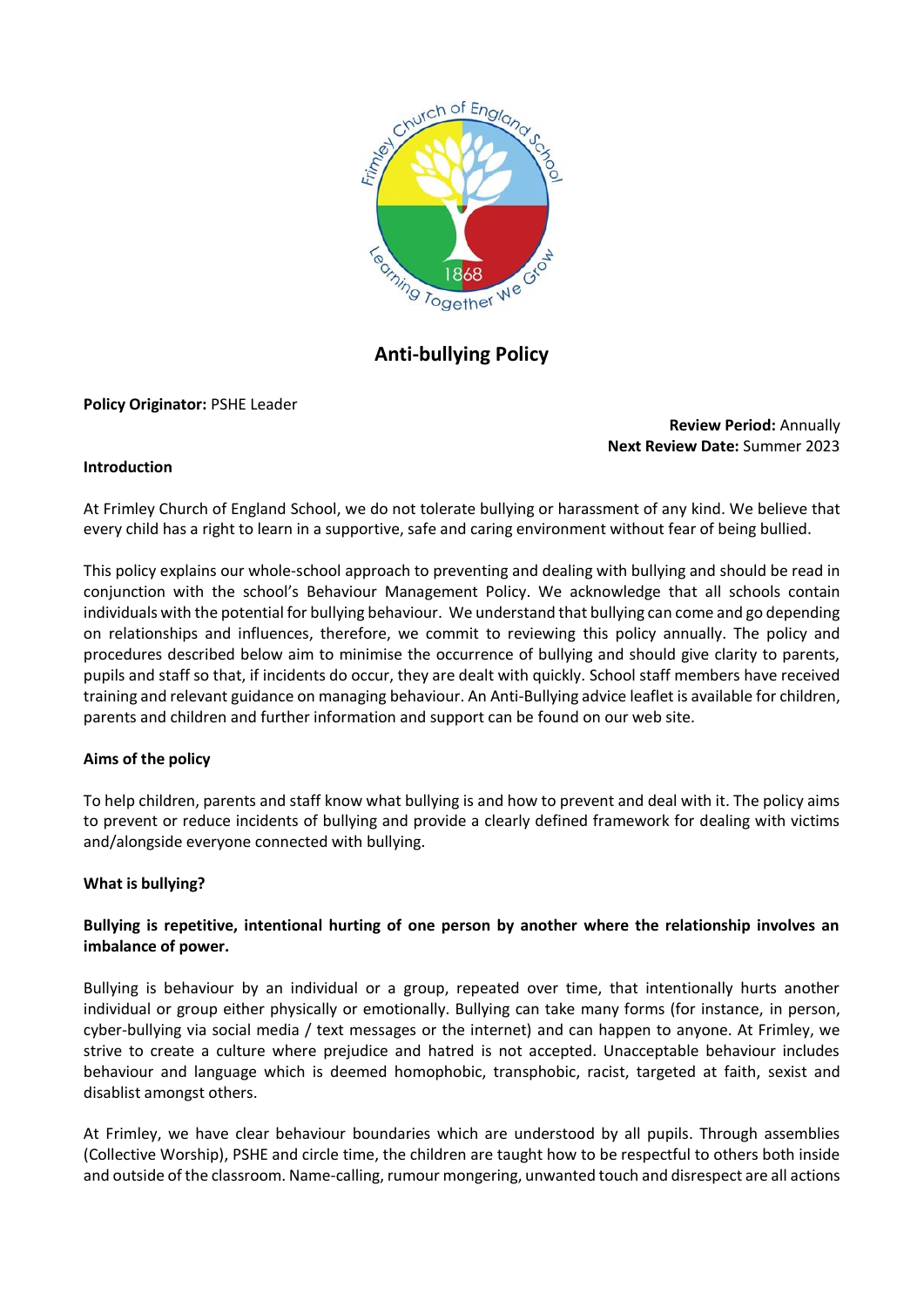which are not tolerated in Frimley and result in sanctions as outlined within the Behaviour Management Policy. Stopping violence and ensuring immediate physical safety is obviously the school's first priority but emotional bullying can be more damaging than physical, so we feel it is of utmost importance that this is swiftly dealt with too.

Bullying involves an imbalance of power between the perpetrator and the victim. This could involve perpetrators of bullying having control over the relationship which makes it difficult for those they bully to defend themselves. The imbalance of power can manifest itself in several ways. It may be physical, psychological (knowing what upsets someone), derive from an intellectual imbalance, or by having access to the support of a group, or the capacity to socially isolate. It can result in the intimidation of a person through the threat of violence or by isolating them either physically or online.

Pupils who join in with bullying by watching, laughing or shouting encouragement are considered bullies.

## **Bullying is not:**

- Teasing and banter between friends without intention to cause hurt
- Falling out between friends after a quarrel or disagreement
- Behaviour that all parties have consented to and enjoy
- A single act of unkind behaviour

It should not be confused with 'relational conflict' whereby two or more children get into conflict but the dispute is equally provoked and both sides have been hurtful to the other.

#### **Bullying can take a number of forms:**

- Physical: For example Hitting, pushing, gesturing, taking or damaging personal belongings or any unwanted physical touch
- Verbal: For example Name-calling, sarcasm, racist taunts, sexually abusive comments, comments related to physical and social disability and rumour mongering
- Psychological: For example ignoring someone, excluding, glaring, isolating a person, graffiti, rumour spreading, sending unwanted text messages or emails, publishing hurtful material on social networking sites (cyber-bullying)

Bullying is different from the normal disagreements which sometimes occur in the playground or classroom, when children learn to deal with differences of opinion among peers. It is focussed anti-social behaviour directed intentionally at a 'victim' with malicious intent, usually over a period of time. It can happen in public – such as physical assault in the playground, or it can be very subtle and harder to detect – such as the spreading of rumours or deliberate social exclusion.

#### **Cyber-bullying**

The rapid development of, and widespread access to, technology has provided a new medium for 'virtual' bullying, which can occur in or outside of school. Cyber-bullying can happen at all times of the day with a potentially bigger audience. Staying safe online, cyberbullying and how to report concerns is taught explicitly through the Jigsaw PSHE scheme of work in addition to the weekly 'Hot Topic' Internet Safety circle time discussions and through computing lessons.

At Frimley, we take our approach to cyberbullying very seriously. I-pad and Internet use is monitored by the Deputy Head teacher through a filtering app called 'Securly', and any concerns with regards to safety is passed onto one of the Designated Safeguarding Leads. Teachers will be responsible for talking to parents about their child's/children's' internet usage should a problem arise in school. This is in line with the Home School Agreement which parents and carers sign in agreement (for both parents and pupils) to act responsibility and respectfully online.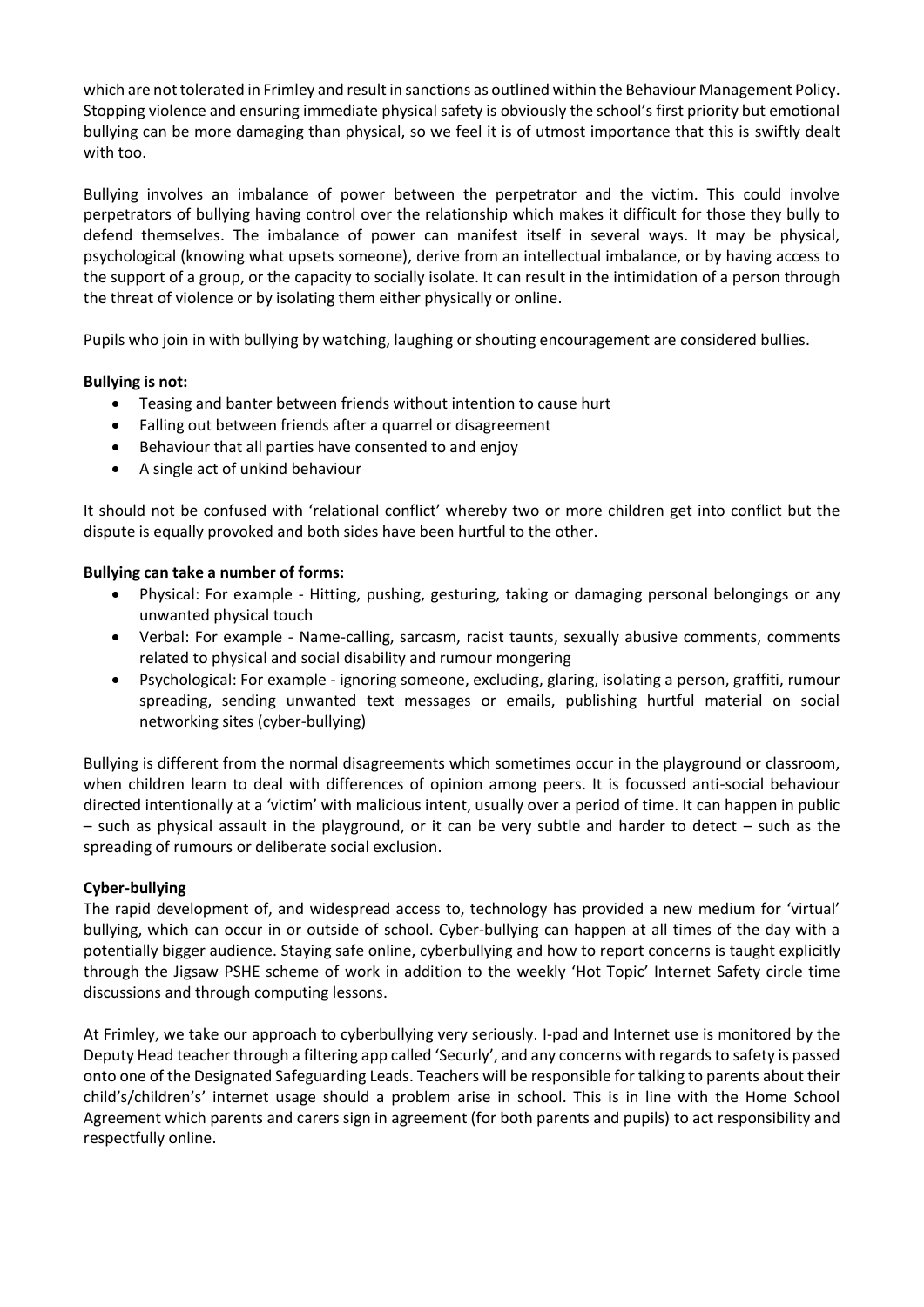## **Signs and Symptoms**

Pupils being bullied may show changes in behaviour - such as:

Physical: Unexplained bruises, scratches, cuts, missing belongings, damaged clothes or schoolwork, loss of appetite, stomach aches, headaches, soiling/bedwetting.

Emotional: Losing interest in school, withdrawn, secretive, unusual shows of temper/emotions, refusal to say why unhappy, high level of anxiety, mood swings, tearfulness for no reason, lack of confidence, headaches and stomach aches, signs of depression.

Behavioural: Asking to be taken to school, coming home for lunch, taking longer to get home, asking for more money from a parent/carer, using different routes to school, 'losing' more items than usual, sudden changes in behaviour and mood, concentration difficulties, school avoidance.

*Please note, these changes are indicators parents / carers may notice. Signs and symptoms vary according to age and level of independence (i.e. walking to school).*

## **Support for victims**

Pupils who have been bullied will be supported by

- Reassuring them that it is not their fault
- Support from a teacher, classroom assistant or the Inclusion Leader
- Trying to minimise the opportunities for bullying
- Ensuring that all staff are aware of the problem
- Offer continuous support (from staff and/or children)
- Learning how to 'say no' and developing assertiveness
- Restore self-esteem and confidence
- Monitor and review
- Peer support systems/buddies

We will raise the awareness of what bullying is and how to respond safely through circle time discussions, assemblies, the PSHE curriculum and through the school curriculum. These activities, along with this policy, will be reviewed annually by staff, AQC and the school council.

#### **School Procedure**

- If bullying is reported or suspected, the incident will be dealt with immediately by the member of staff approached
- An account of the incident will be recorded and forwarded to the class teacher, Inclusion Leader and Head Teacher
- All concerned will be interviewed and the meetings recorded
- Parents will be invited to discuss the matters with the appropriate staff
- Appropriate measures will be applied (see disciplinary sanctions)
- Victims will be consulted
- Agreed support drawn up between key adult/s for child/group etc
- Children concerned will be monitored over an agreed period of time

Support for the bully to change behaviour

- Restorative discussion
- Offer strategies to deal with their behaviour including anger management if necessary
- Establish the wrong doing and the need to change
- Inform the parents/carer to help change the attitude of the pupil